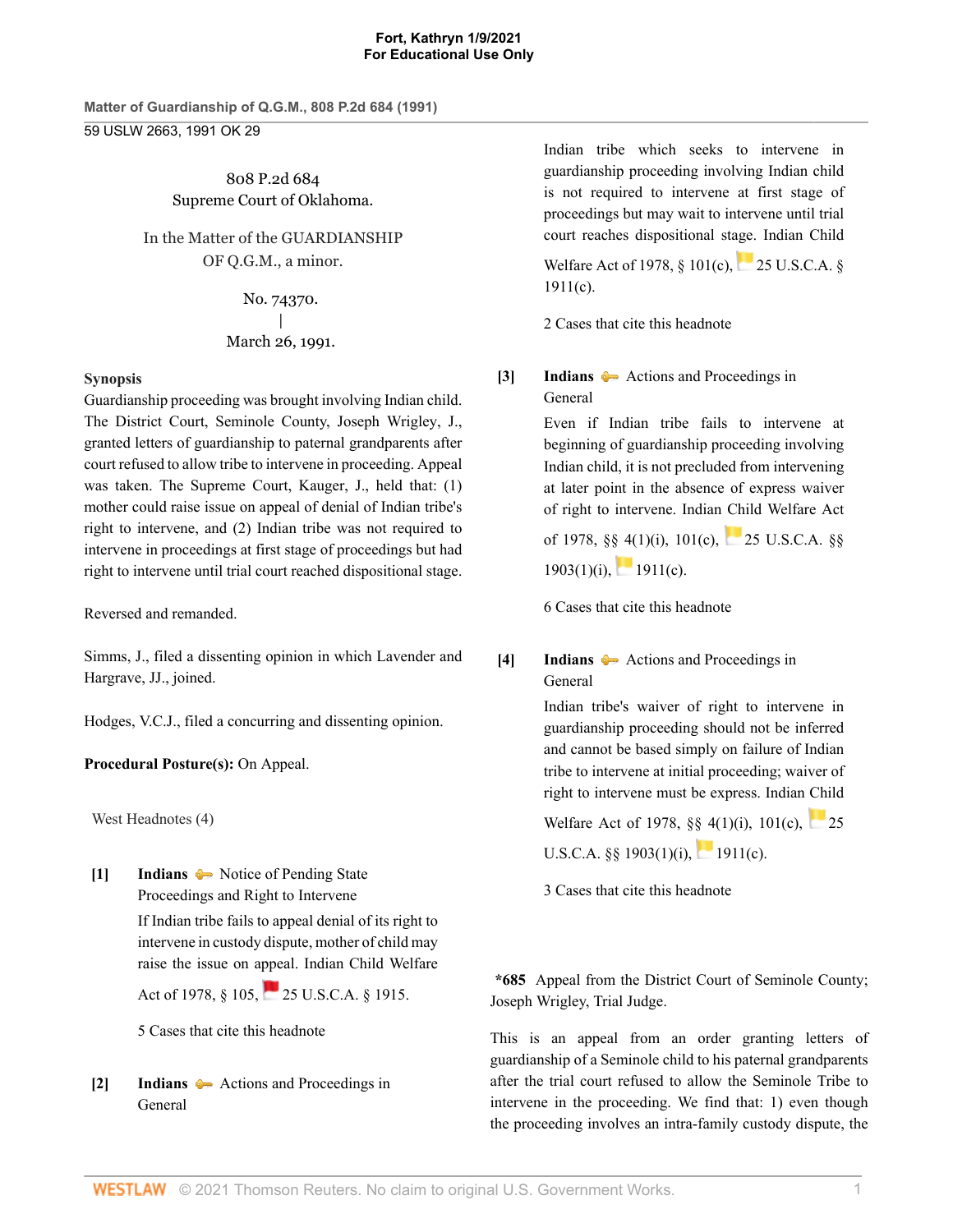**Matter of Guardianship of Q.G.M., 808 P.2d 684 (1991)**

59 USLW 2663, 1991 OK 29 Indian tribe may intervene at the dispositional stage of the proceeding and; 2) the mother may raise this error on appeal.

REVERSED AND REMANDED.

## **Attorneys and Law Firms**

[L. Susan Work](http://www.westlaw.com/Link/Document/FullText?findType=h&pubNum=176284&cite=0126783201&originatingDoc=I4fd57e5ef5a911d9b386b232635db992&refType=RQ&originationContext=document&vr=3.0&rs=cblt1.0&transitionType=DocumentItem&contextData=(sc.Search)) and Colline W. Meek, Oklahoma Indian Legal Services, Inc., Oklahoma City, for appellant.

[Richard E. Butner](http://www.westlaw.com/Link/Document/FullText?findType=h&pubNum=176284&cite=0117453501&originatingDoc=I4fd57e5ef5a911d9b386b232635db992&refType=RQ&originationContext=document&vr=3.0&rs=cblt1.0&transitionType=DocumentItem&contextData=(sc.Search)), Wewoka, for appellees.

## **Opinion**

[KAUGER,](http://www.westlaw.com/Link/Document/FullText?findType=h&pubNum=176284&cite=0241378201&originatingDoc=I4fd57e5ef5a911d9b386b232635db992&refType=RQ&originationContext=document&vr=3.0&rs=cblt1.0&transitionType=DocumentItem&contextData=(sc.Search)) Justice.

After refusing to allow the Seminole Tribe to intervene, the trial court granted letters of guardianship to the paternal grandparents of a Seminole Indian child. The dispositive issues are whether: 1) an Indian tribe which seeks to intervene in the proceedings must intervene at the first stage of the proceedings, or whether it may wait to intervene until the trial court reaches the dispositional stage; and 2) if the tribe fails to appeal the denial of its right to intervene, may the mother of the child raise the issue on appeal. We find that even though the proceeding involves an intra-family custody dispute, the Indian Child Welfare Act,[25 U.S.C. § 1912\(a\)](http://www.westlaw.com/Link/Document/FullText?findType=L&pubNum=1000546&cite=25USCAS1912&originatingDoc=I4fd57e5ef5a911d9b386b232635db992&refType=LQ&originationContext=document&vr=3.0&rs=cblt1.0&transitionType=DocumentItem&contextData=(sc.Search)) [\(1978\) \(ICWA\)](http://www.westlaw.com/Link/Document/FullText?findType=L&pubNum=1000546&cite=25USCAS1912&originatingDoc=I4fd57e5ef5a911d9b386b232635db992&refType=LQ&originationContext=document&vr=3.0&rs=cblt1.0&transitionType=DocumentItem&contextData=(sc.Search)) allows the tribe to intervene at any point of the proceedings; and that the mother may raise this error on appeal. $1$ 

### <span id="page-1-1"></span>FACTS

<span id="page-1-0"></span>Q.G.M. is an eight year old Indian child whose custody is subject [to](https://1.next.westlaw.com/Link/RelatedInformation/Flag?documentGuid=NAFA8E4F0A53911D88BD68431AAB79FF6&transitionType=InlineKeyCiteFlags&originationContext=docHeaderFlag&Rank=0&contextData=(sc.Search) ) the Indian Child Welfare Act, [25 U.S.C.](http://www.westlaw.com/Link/Document/FullText?findType=L&pubNum=1000546&cite=25USCAS1901&originatingDoc=I4fd57e5ef5a911d9b386b232635db992&refType=LQ&originationContext=document&vr=3.0&rs=cblt1.0&transitionType=DocumentItem&contextData=(sc.Search)) [§§ 1901–](http://www.westlaw.com/Link/Document/FullText?findType=L&pubNum=1000546&cite=25USCAS1901&originatingDoc=I4fd57e5ef5a911d9b386b232635db992&refType=LQ&originationContext=document&vr=3.0&rs=cblt1.0&transitionType=DocumentItem&contextData=(sc.Search))**19[2](#page-5-0)3** (1978).<sup>2</sup> His mother, M.M. (appellantmother) **\*686** is a fullblood Seminole. His father died in 1983. For most of Q.G.M.'s life, he and his mother resided with J.A.H., his "Indian grandmother", <sup>[3](#page-5-1)</sup> in Wewoka. The appellees, B. and G.M., Q.G.M.'s paternal grandparents also live in Wewoka. After school on May 16, 1989, B. and G.M. took Q.G.M. to their home for their regular visitation with their grandson. Apparently, M.M., Q.G.M.'s mother, suffered a [gallstone](http://www.westlaw.com/Link/Document/FullText?entityType=disease&entityId=Ibd1c3950475411db9765f9243f53508a&originationContext=document&transitionType=DocumentItem&contextData=(sc.Default)&vr=3.0&rs=cblt1.0) attack that day, and she was scheduled to go

into the hospital for surgery two days later. That evening, Q.G.M.'s mother called him at his grandparent's home, and told him that she was ill. She also told B.M., the child's paternal grandmother, that she planned to move to Norman. B.M. responded that she and her husband would oppose the move.

On the morning of May 17, 1989, the mother's boyfriend attempted to pick up Q.G.M. at his grandparents, but they refused to let him leave. Later that morning, B. and G.M. called their lawyer, and they told him to file a petition for guardianship and for temporary custody. Around noon that same day, the mother located the grandparents and Q.G.M. at a hospital cafeteria. **\*687** When the mother motioned for the child to come with her, the grandmother grabbed Q.G.M.'s arm; the grandfather hit the mother; and the boyfriend struck the grandfather. The police were called and they decided that Q.G.M. should leave with his mother. While the altercation at the hospital was in progress, the grandparent's attorney was filing an ex parte petition for temporary custody; and although the ex parte order was issued, it was never enforced. The mother was allowed to keep Q.G.M. until the trial on the guardianship issue. In July, the mother moved to Norman with Q.G.M., her boyfriend and their daughter.

The Seminole Tribe received notice of the proceedings on July 10, 1989. The tribe did not respond to the notice until October 16, 1989, when it delivered a letter to the trial court's secretary during the course of the guardianship proceeding. The tribe's letter advised the court that the Seminole Tribe was not represented by counsel; but that it wanted to be consulted about the placement of the child should the trial court decide to remove Q.G.M. from his mother's custody. The trial court treated the letter as a motion to intervene, and it denied the motion. On October 20, 1989, the trial court issued letters of guardianship to the grandparents, and the mother appealed.

# AN INDIAN MOTHER MAY ASSERT THE FAILURE OF THE TRIAL COURT TO ALLOW HER TRIBE TO INTERVENE IN THE PLACEMENT OF HER CHILD.

<span id="page-1-2"></span>Neither party disputes the fact that the Seminole Tribe received notice of the proceedings on July 10, 1989. The questions we must answer are: 1) whether the tribe can wait to intervene until the dispositional stage of the proceeding; and 2) whether the mother may challenge the failure of the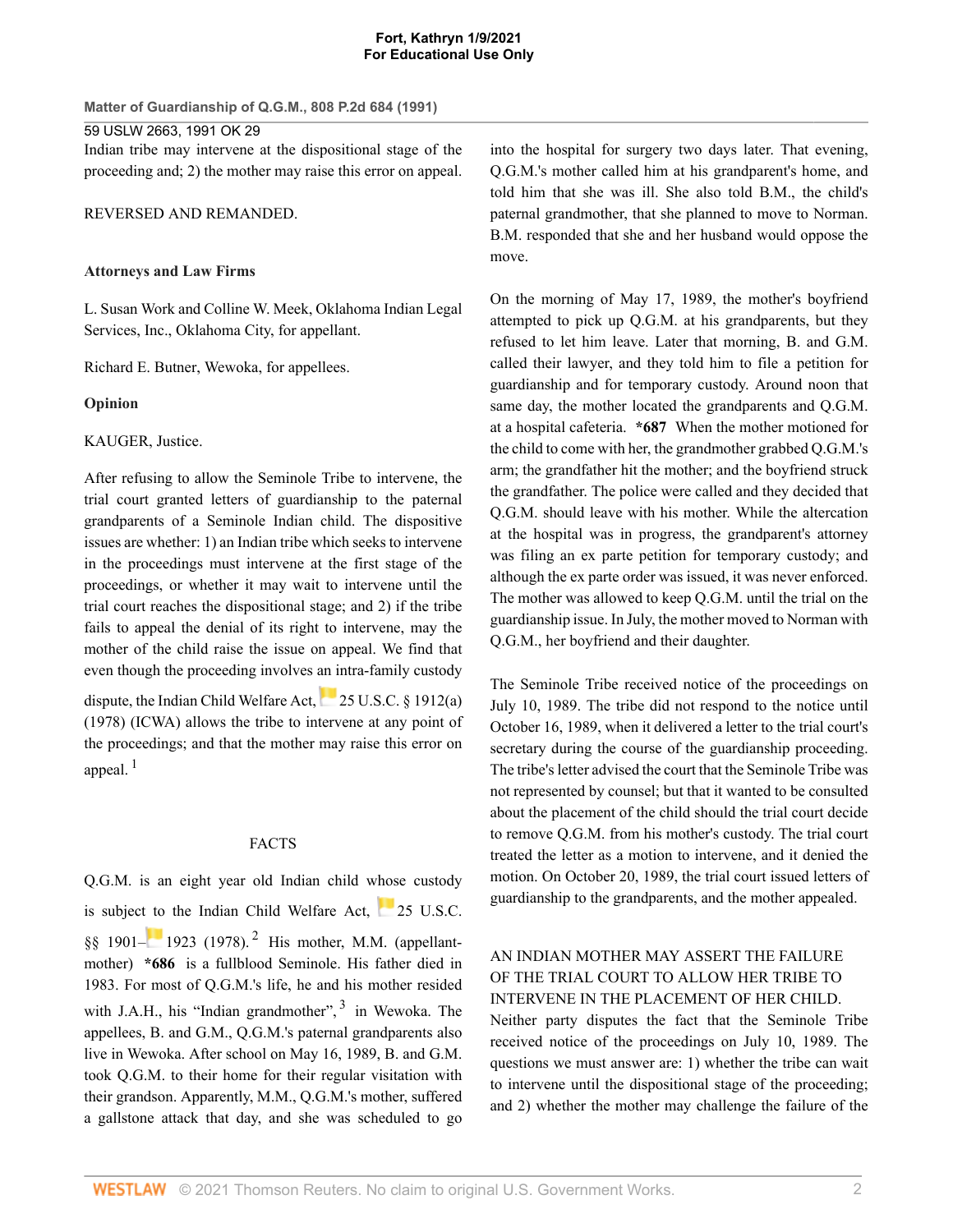**Matter of Guardianship of Q.G.M., 808 P.2d 684 (1991)**

59 USLW 2663, 1991 OK 29 trial court to allow intervention even though the tribe did not appeal.

## <span id="page-2-4"></span>A.

<span id="page-2-0"></span>**[\[1\]](#page-0-0)** The stated purpose of the ICWA is to protect the best interests of the Indian child through promoting the stability and security of Indian tribes and Indian families by establishing guidelines to prevent [the](https://1.next.westlaw.com/Link/RelatedInformation/Flag?documentGuid=NB007CDD0A53911D88BD68431AAB79FF6&transitionType=InlineKeyCiteFlags&originationContext=docHeaderFlag&Rank=0&contextData=(sc.Search) ) removal of these children from their Indian culture.<sup>[4](#page-6-0)</sup> [Section 1903\(1\)](http://www.westlaw.com/Link/Document/FullText?findType=L&pubNum=1000546&cite=25USCAS1903&originatingDoc=I4fd57e5ef5a911d9b386b232635db992&refType=LQ&originationContext=document&vr=3.0&rs=cblt1.0&transitionType=DocumentItem&contextData=(sc.Search))<sup>[5](#page-6-1)</sup> of the Act defines custody proceedings under the **\*688** ICWA. The only two proceedings excluded from the ambit of the Act are custody provisions of a divorce decree and delinquency proceedings—neither of which are at issue in the instant cause. Express exceptions in a statute exclude all other exceptions. <sup>[6](#page-7-0)</sup> Recognition of a third exception—that the act will not apply to intra-family custody disputes—would require judicial legislation rather than statutory interpretation. The statutes protect the family, the child, and the tribe from separation. Intervention by the tribe insures that the child will not be removed from the Indian community and co[nse](https://1.next.westlaw.com/Link/RelatedInformation/Flag?documentGuid=NAF5594D0A53911D88BD68431AAB79FF6&transitionType=InlineKeyCiteFlags&originationContext=docHeaderFlag&Rank=0&contextData=(sc.Search) )quently lose touch with Indian traditions and heritage.<sup>[7](#page-7-1)</sup> [Section](http://www.westlaw.com/Link/Document/FullText?findType=L&pubNum=1000546&cite=25USCAS1915&originatingDoc=I4fd57e5ef5a911d9b386b232635db992&refType=LQ&originationContext=document&vr=3.0&rs=cblt1.0&transitionType=DocumentItem&contextData=(sc.Search)) [1915\(c\)](http://www.westlaw.com/Link/Document/FullText?findType=L&pubNum=1000546&cite=25USCAS1915&originatingDoc=I4fd57e5ef5a911d9b386b232635db992&refType=LQ&originationContext=document&vr=3.0&rs=cblt1.0&transitionType=DocumentItem&contextData=(sc.Search)) $8$  is a clear indication of Congressional intent that tribes be involved in the placement of the child. Because

<span id="page-2-9"></span><span id="page-2-8"></span><span id="page-2-6"></span>placement of the child in the Indian community is the focal point of the ICWA, the mother has the right to raise this error on appeal. [9](#page-7-3)

Pursuant to  $\sim$  [25 U.S.C. § 1915\(c\)](http://www.westlaw.com/Link/Document/FullText?findType=L&pubNum=1000546&cite=25USCAS1915&originatingDoc=I4fd57e5ef5a911d9b386b232635db992&refType=LQ&originationContext=document&vr=3.0&rs=cblt1.0&transitionType=DocumentItem&contextData=(sc.Search)) the tribe may change the order of preference for the placement of the child which is set forthin  $\sim$  [§ 1915\(b\)](http://www.westlaw.com/Link/Document/FullText?findType=L&pubNum=1000546&cite=25USCAS1915&originatingDoc=I4fd57e5ef5a911d9b386b232635db992&refType=LQ&originationContext=document&vr=3.0&rs=cblt1.0&transitionType=DocumentItem&contextData=(sc.Search)) without showing good cause. The tribe need only show that the change is the least restrictive setting. Other than the trial court, the tribe is the only party which can change the order of preference.

# <span id="page-2-10"></span>B.

<span id="page-2-1"></span>**[\[2\]](#page-0-1)** However, the grandparents argue that the tribe waived its rights when it neither responded nor requested additional time to prepare for the guardianship proceeding which is permitted by  $\sim$  [25 U.S.C. § 1912\(a\) \(1978\)](http://www.westlaw.com/Link/Document/FullText?findType=L&pubNum=1000546&cite=25USCAS1912&originatingDoc=I4fd57e5ef5a911d9b386b232635db992&refType=LQ&originationContext=document&vr=3.0&rs=cblt1.0&transitionType=DocumentItem&contextData=(sc.Search)).<sup>[10](#page-7-4)</sup> Although we might

**\*689** agree with the grandparent's position, we are precluded fromdoing so by  $25 \text{ U.S.C.}$  § 1911(c) which provides:

<span id="page-2-11"></span>"In any State court proceeding for the foster care placement of, or termination of parental rights to, an Indian child, the Indian custodian of the child and the Indian child's tribe shall have a right to intervene *at any point* in the proceeding." (Emphasis added).  $^{11}$  $^{11}$  $^{11}$ 

<span id="page-2-5"></span><span id="page-2-3"></span><span id="page-2-2"></span>**[\[3\]](#page-0-2) [\[4\]](#page-0-3)** As a matter of statutory analysis, the Court must give effect to the Act. We cannot ignore the plain words of a statute.  $^{12}$  $^{12}$  $^{12}$  The statute allows the tribe to intervene at any point

<span id="page-2-13"></span><span id="page-2-12"></span>in the proceeding, and  $25$  U.S.C. § 1903(1)(i) (1978)<sup>[13](#page-8-2)</sup> specifically includes guardianship proceedings. Even if a tribe fails to intervene at the beginning of a proceeding, it is not precluded from intervening at a later point in the absence of an express waiver of the right to intervene. A waiver of rights by the tribe should not be inferred.<sup>[14](#page-8-3)</sup> Because of the ICWA objective to ensure that tribes have an opportunity to exercise [thei](https://1.next.westlaw.com/Link/RelatedInformation/Flag?documentGuid=NB212B900A53911D88BD68431AAB79FF6&transitionType=InlineKeyCiteFlags&originationContext=docHeaderFlag&Rank=0&contextData=(sc.Search) )r rights under the Act, and because of the plain language of

<span id="page-2-14"></span><span id="page-2-7"></span> $\frac{1}{2}$  [§ 1911\(c\),](http://www.westlaw.com/Link/Document/FullText?findType=L&pubNum=1000546&cite=25USCAS1911&originatingDoc=I4fd57e5ef5a911d9b386b232635db992&refType=LQ&originationContext=document&vr=3.0&rs=cblt1.0&transitionType=DocumentItem&contextData=(sc.Search)) a tribe's waiver of the right to intervene must be express. It cannot be based simply on its failure to intervene at the initial proceeding. To do so, would be inconsistent with the ICWA goal of encouraging tribal control over custody decisions affecting Indian children.  $15$  The Seminole Tribe did not explicitly waive its right to intervene. Instead, it requested that the trial court allow it to be involved in the placement of the child should the child be removed from his Indian home.

# <span id="page-2-16"></span><span id="page-2-15"></span>**CONCLUSION**

The trial court erred when it denied the tribe's motion to intervene at the dispositional stage of the proceeding.  $16$ Failure to allow the mother to press this issue on appeal would thwart the central purpose of the Indian Child Welfare Act.

### REVERSED AND REMANDED.

[OPALA](http://www.westlaw.com/Link/Document/FullText?findType=h&pubNum=176284&cite=0235676801&originatingDoc=I4fd57e5ef5a911d9b386b232635db992&refType=RQ&originationContext=document&vr=3.0&rs=cblt1.0&transitionType=DocumentItem&contextData=(sc.Search)), C.J., and DOOLIN, [ALMA WILSON](http://www.westlaw.com/Link/Document/FullText?findType=h&pubNum=176284&cite=0240190201&originatingDoc=I4fd57e5ef5a911d9b386b232635db992&refType=RQ&originationContext=document&vr=3.0&rs=cblt1.0&transitionType=DocumentItem&contextData=(sc.Search)) and [SUMMERS,](http://www.westlaw.com/Link/Document/FullText?findType=h&pubNum=176284&cite=0235326101&originatingDoc=I4fd57e5ef5a911d9b386b232635db992&refType=RQ&originationContext=document&vr=3.0&rs=cblt1.0&transitionType=DocumentItem&contextData=(sc.Search)) JJ., concur.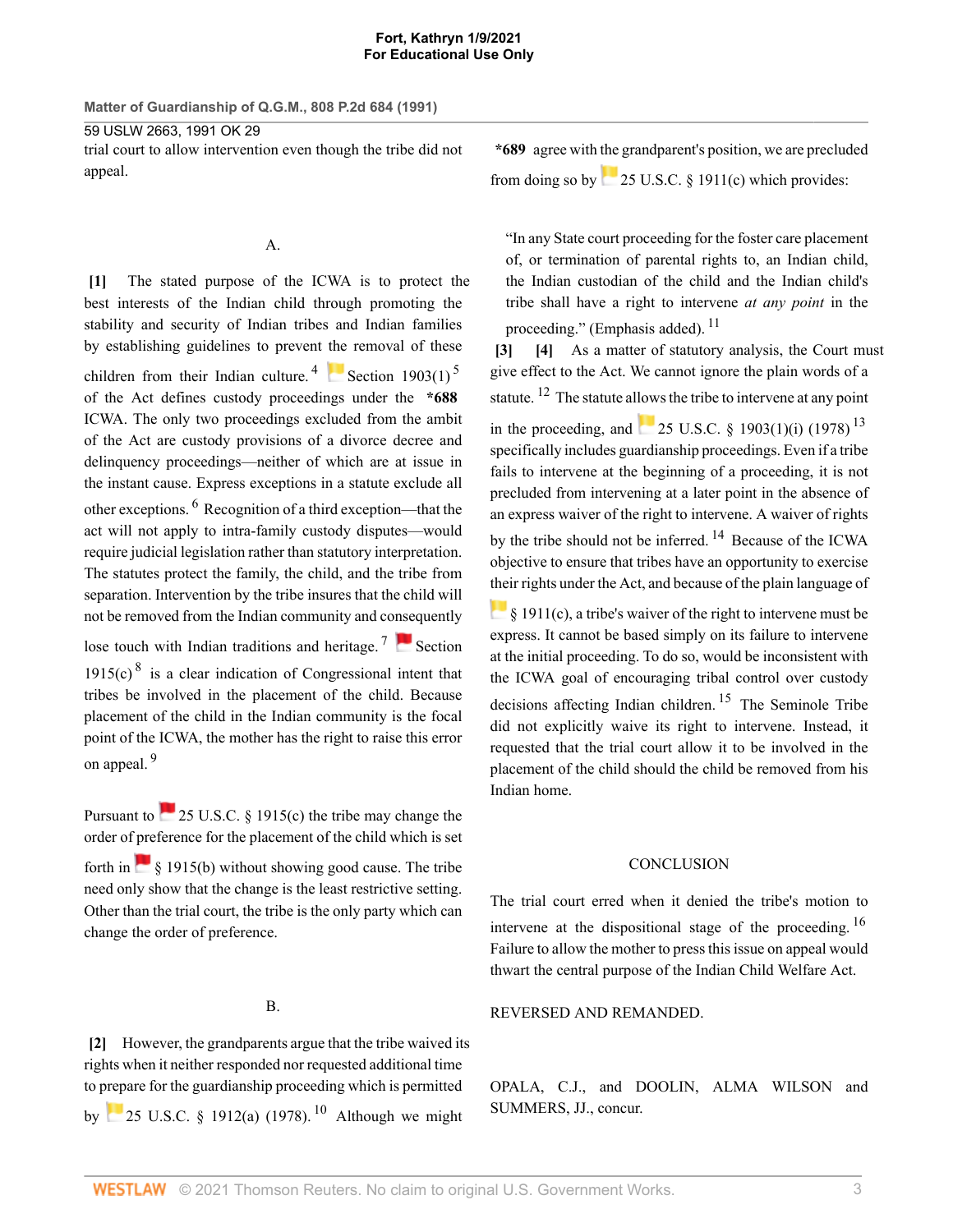**Matter of Guardianship of Q.G.M., 808 P.2d 684 (1991)** 59 USLW 2663, 1991 OK 29

[HODGES,](http://www.westlaw.com/Link/Document/FullText?findType=h&pubNum=176284&cite=0200864401&originatingDoc=I4fd57e5ef5a911d9b386b232635db992&refType=RQ&originationContext=document&vr=3.0&rs=cblt1.0&transitionType=DocumentItem&contextData=(sc.Search)) V.C.J., concurs in part, dissents in part.

[LAVENDER,](http://www.westlaw.com/Link/Document/FullText?findType=h&pubNum=176284&cite=0235705801&originatingDoc=I4fd57e5ef5a911d9b386b232635db992&refType=RQ&originationContext=document&vr=3.0&rs=cblt1.0&transitionType=DocumentItem&contextData=(sc.Search)) [SIMMS](http://www.westlaw.com/Link/Document/FullText?findType=h&pubNum=176284&cite=0200866001&originatingDoc=I4fd57e5ef5a911d9b386b232635db992&refType=RQ&originationContext=document&vr=3.0&rs=cblt1.0&transitionType=DocumentItem&contextData=(sc.Search)) and [HARGRAVE](http://www.westlaw.com/Link/Document/FullText?findType=h&pubNum=176284&cite=0200866801&originatingDoc=I4fd57e5ef5a911d9b386b232635db992&refType=RQ&originationContext=document&vr=3.0&rs=cblt1.0&transitionType=DocumentItem&contextData=(sc.Search)), JJ., dissent.

[HODGES,](http://www.westlaw.com/Link/Document/FullText?findType=h&pubNum=176284&cite=0200864401&originatingDoc=I4fd57e5ef5a911d9b386b232635db992&refType=RQ&originationContext=document&vr=3.0&rs=cblt1.0&transitionType=DocumentItem&contextData=(sc.Search)) Vice Chief Justice, concurring in part, dissenting in part:

I concur in that part of the majority opinion which holds the trial court erred when it denied the tribe's motion to intervene. I must recede, however, from that part of the majority opinion which allows the mother to raise this error on her appeal where the tribe did not invoke its right of appellate review. The tribe has not appealed the trial court's ruling, nor joined in the appeal of the mother.

[SIMMS](http://www.westlaw.com/Link/Document/FullText?findType=h&pubNum=176284&cite=0200866001&originatingDoc=I4fd57e5ef5a911d9b386b232635db992&refType=RQ&originationContext=document&vr=3.0&rs=cblt1.0&transitionType=DocumentItem&contextData=(sc.Search)), Justice, dissenting:

I.

I must respectfully dissent. I concur with Justice Hodges insofar as he believes the majority errs in holding that this mother **\*690** may appeal the Tribe's denial of its motion to intervene. There is no provision in the Indian Child Welfare Act or other authority which supports finding that this mother or any third party had the capacity to raise the rights and interests of the Tribe on appeal. The Tribe did not appeal and any issues regarding the trial court's ruling on its attempted intervention have been abandoned and may not be presented by another.

## II.

To my mind, however, there remains a threshold question as to the applicability of the Act which might deserve the additional consideration of this Court—a question as to the applicability of the Act to intra-family custody disputes in the first place.

As noted by the Supreme Court in *[Mississippi Band of](http://www.westlaw.com/Link/Document/FullText?findType=Y&serNum=1989048372&pubNum=708&originatingDoc=I4fd57e5ef5a911d9b386b232635db992&refType=RP&fi=co_pp_sp_708_1600&originationContext=document&vr=3.0&rs=cblt1.0&transitionType=DocumentItem&contextData=(sc.Search)#co_pp_sp_708_1600) Choctaw Indians v. Holyfield,* [490 U.S. 30, 109 S.Ct. 1597,](http://www.westlaw.com/Link/Document/FullText?findType=Y&serNum=1989048372&pubNum=708&originatingDoc=I4fd57e5ef5a911d9b386b232635db992&refType=RP&fi=co_pp_sp_708_1600&originationContext=document&vr=3.0&rs=cblt1.0&transitionType=DocumentItem&contextData=(sc.Search)#co_pp_sp_708_1600) [1600, 104 L.Ed.2d 29 \(1989\),](http://www.westlaw.com/Link/Document/FullText?findType=Y&serNum=1989048372&pubNum=708&originatingDoc=I4fd57e5ef5a911d9b386b232635db992&refType=RP&fi=co_pp_sp_708_1600&originationContext=document&vr=3.0&rs=cblt1.0&transitionType=DocumentItem&contextData=(sc.Search)#co_pp_sp_708_1600) the Act was the "product of rising concern in the mid–1970's over the consequences to Indian children, Indian families, and Indian tribes of abusive child welfare practices that result in the separation of large

numbers of Indian children from their families and tribes through adoption or foster care placement usually in non-Indian homes." The Court noted that findings of Congress incorporated into the Act reflect the concern:

> "(4) that an alarmingly high percentage of Indian families are broken up by the removal, often unwarranted, of their children from them by non-tribal public and private agencies and that an alarmingly high percentage of such children are placed in non-Indian foster and adoptive

homesand institutions ... [25 U.S.C.](http://www.westlaw.com/Link/Document/FullText?findType=L&pubNum=1000546&cite=25USCAS1901&originatingDoc=I4fd57e5ef5a911d9b386b232635db992&refType=LQ&originationContext=document&vr=3.0&rs=cblt1.0&transitionType=DocumentItem&contextData=(sc.Search))  $$1901"$ 

The express declaration of Congressional policy in the enactment of the Act is:

"... that it is the policy of this Nation to protect the best interests of Indian children and to promote the stability and security of Indian tribes and families by the establishment of minimum Federal standards for the removal of Indian children from their families and the placement of such children in foster or adoptive homes which will reflect the unique values of Indian culture, and by providing for assistance as Indian tribes in the operation of child and

family service programs." [25 U.S.C. § 1902.](http://www.westlaw.com/Link/Document/FullText?findType=L&pubNum=1000546&cite=25USCAS1902&originatingDoc=I4fd57e5ef5a911d9b386b232635db992&refType=LQ&originationContext=document&vr=3.0&rs=cblt1.0&transitionType=DocumentItem&contextData=(sc.Search))

We are not faced here however, with a situation involving abusive practices by a public or private agency seeking to remove an Indian child from his family and arbitrarily place him in an non-Indian foster or adoptive home or institution. [Nei](https://1.next.westlaw.com/Link/RelatedInformation/Flag?documentGuid=NB007CDD0A53911D88BD68431AAB79FF6&transitionType=InlineKeyCiteFlags&originationContext=docHeaderFlag&Rank=0&contextData=(sc.Search) )ther is this the type of guardianship matter envisioned in

**[25 U.S.C. § 1903.](http://www.westlaw.com/Link/Document/FullText?findType=L&pubNum=1000546&cite=25USCAS1903&originatingDoc=I4fd57e5ef5a911d9b386b232635db992&refType=LQ&originationContext=document&vr=3.0&rs=cblt1.0&transitionType=DocumentItem&contextData=(sc.Search)) This is an intra-family custody dispute** that arises from the mother's unquestioned serious drug and substance abuse problems. The boy's paternal grandparents were concerned that his welfare would be in jeopardy if he remained with his mother and they sought his custody. These are not strangers to the boy or his Indian environment or persons who are representative of abusive and insensitive welfare practices. They are his own grandparents and they come within the definition of "extended family" in the Act.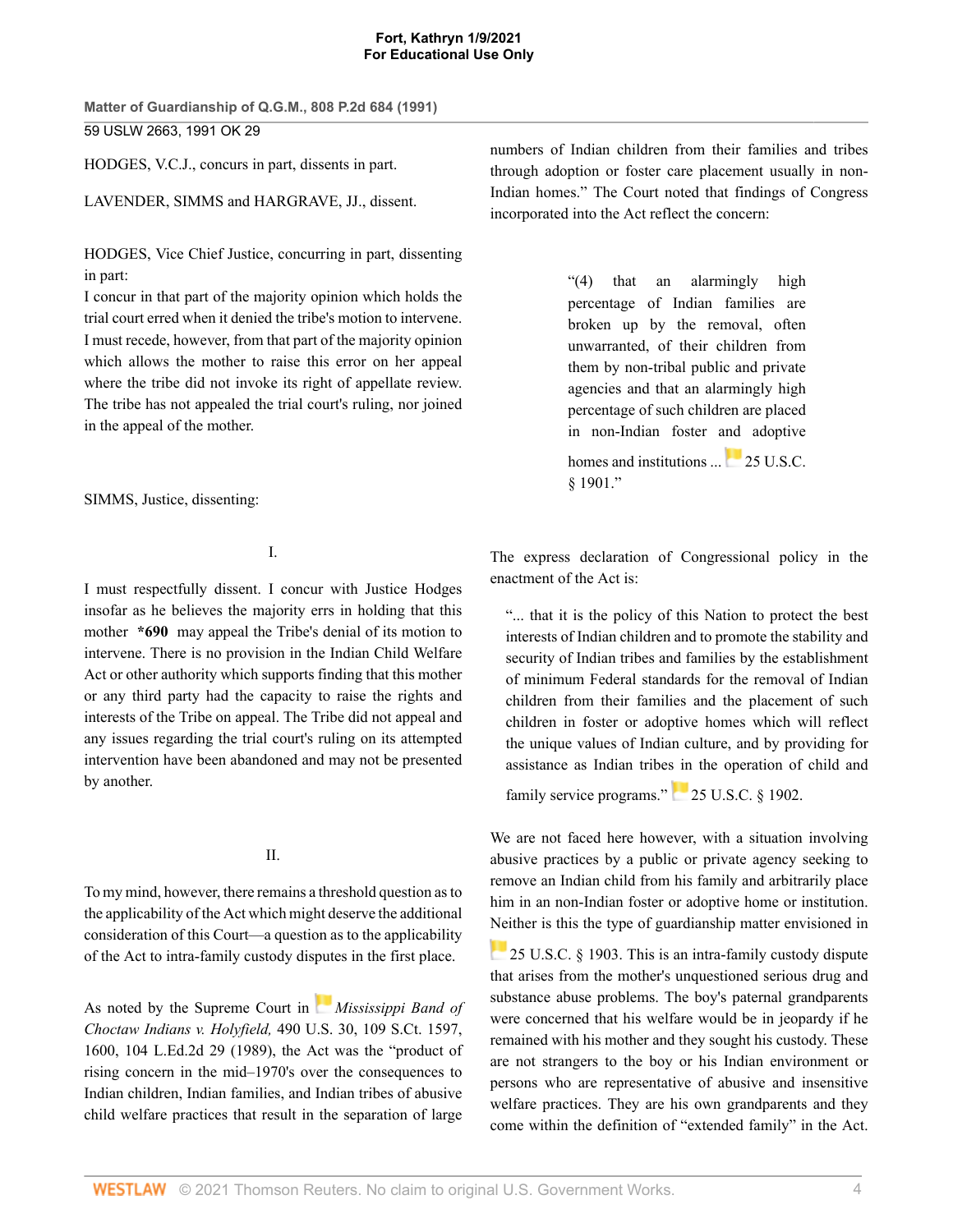**Matter of Guardianship of Q.G.M., 808 P.2d 684 (1991)** 59 USLW 2663, 1991 OK 29

Their evidence convinced the trial court that the child's best interests would be served by living with them and the majority opinion makes no finding that the court's judgment in that regard was not supported by clear and convincing evidence, although such evidentiary failings are urged on appeal by the mother.

The Supreme Court of Montana addressed the issue of [this](https://1.next.westlaw.com/Link/RelatedInformation/Flag?documentGuid=I7f1aa7caf53711d99439b076ef9ec4de&transitionType=InlineKeyCiteFlags&originationContext=docHeaderFlag&Rank=0&contextData=(sc.Search) ) intra-family limitation of the scope of the Act in *Application of Bertleson,* [617 P.2d 121 \(Mont.1980\)](http://www.westlaw.com/Link/Document/FullText?findType=Y&serNum=1980138499&pubNum=661&originatingDoc=I4fd57e5ef5a911d9b386b232635db992&refType=RP&originationContext=document&vr=3.0&rs=cblt1.0&transitionType=DocumentItem&contextData=(sc.Search)), an internal family custody dispute which involved a non-Indian mother and Indian paternal grandparents. I am persuaded that the Court reached the correct result in holding that the Indian Child Welfare Act did not apply to such a situation. That Court held:

"[This] dispute does not fall within the ambit of the Indian Child Welfare Act. The Act is not directed at disputes between Indian families regarding custody of Indian children; rather, its intent is to preserve Indian culture values under circumstances in which an Indian child is placed in a foster home or other protective **\*691** institution. The House Report sets forth the essential thrust of the act:

'... to protect the best interests of Indian children and to promote the stability and security of Indian tribes and families by establishing minimum Federal Standards for the removal of Indian children from their families and the placement of such children in foster or adoptive homes or institutions which will reflect the unique values of Indian culture ...' [H.R.Rep. No. 95–1386,](http://www.westlaw.com/Link/Document/FullText?findType=Y&serNum=0100368773&pubNum=0100014&originatingDoc=I4fd57e5ef5a911d9b386b232635db992&refType=TV&originationContext=document&vr=3.0&rs=cblt1.0&transitionType=DocumentItem&contextData=(sc.Search)) 95th Cong., 2d Sess. 21, reprinted in [1978] U.S.Code Cong. & Admin.News, p. 7530.

"The issue here is not which foster or adoptive home or institution will best 'reflect the unique values of Indian culture ...' Rather, the present case involves an internal family dispute between the mother and the paternal grandparents over the custody of the child." Id., at 125.

In the instant case, the majority reverses the trial court's order placing custody of this child with his grandparents in spite of the fact that all the procedural safeguards and requirements of the Act were met except for allowing the Tribe to intervene, and the Tribe does not appeal that denial. Although I do not believe that this situation comes within the intended scope of the Act, it appears that even with the Tribe's participation, the same result would be reached by the trial court. The Act does not give Indian relatives priority over non-Indian relatives with regard to placement of custody of Indian children. As the majority notes, the Act provides that in the placement of Indian children first preference shall be given to a member

of the child's extended family. [25 U.S.C. § 1915](http://www.westlaw.com/Link/Document/FullText?findType=L&pubNum=1000546&cite=25USCAS1915&originatingDoc=I4fd57e5ef5a911d9b386b232635db992&refType=LQ&originationContext=document&vr=3.0&rs=cblt1.0&transitionType=DocumentItem&contextData=(sc.Search)). An "extended family member" under the Act "shall be defined by the law or custom of the Indian child's tribe or, in the absence of such law or custom, shall be a person who has reached the age of eighteen and who is the Indian child's grandparent, aunt or uncle, brother or sister, brother-in-law or sister-in-law,

nieceor nephew, first or second cousin, or stepparent." [25](http://www.westlaw.com/Link/Document/FullText?findType=L&pubNum=1000546&cite=25USCAS1903&originatingDoc=I4fd57e5ef5a911d9b386b232635db992&refType=LQ&originationContext=document&vr=3.0&rs=cblt1.0&transitionType=DocumentItem&contextData=(sc.Search)) [U.S.C. § 1903.](http://www.westlaw.com/Link/Document/FullText?findType=L&pubNum=1000546&cite=25USCAS1903&originatingDoc=I4fd57e5ef5a911d9b386b232635db992&refType=LQ&originationContext=document&vr=3.0&rs=cblt1.0&transitionType=DocumentItem&contextData=(sc.Search))

I would affirm the trial court.

I am authorized to state that Justice LAVENDER and Justice HARGRAVE join with me in the views expressed above.

### **All Citations**

808 P.2d 684, 59 USLW 2663, 1991 OK 29

# **Footnotes**

<span id="page-4-0"></span>[1](#page-1-0) The mother also raised the issues of whether: in a private involuntary action, the grandparents who seek custody of their grandchild must make active efforts under [25 U.S.C. § 1912\(d\) \(1978\)](http://www.westlaw.com/Link/Document/FullText?findType=L&pubNum=1000546&cite=25USCAS1912&originatingDoc=I4fd57e5ef5a911d9b386b232635db992&refType=LQ&originationContext=document&vr=3.0&rs=cblt1.0&transitionType=DocumentItem&contextData=(sc.Search)) to prevent the breakup of the Indian family; the trial court's finding was supported by clear and convincing evidence; the trial court should have dismissed the case after the grandparents' attempted to retain Q.G.M. after visitation;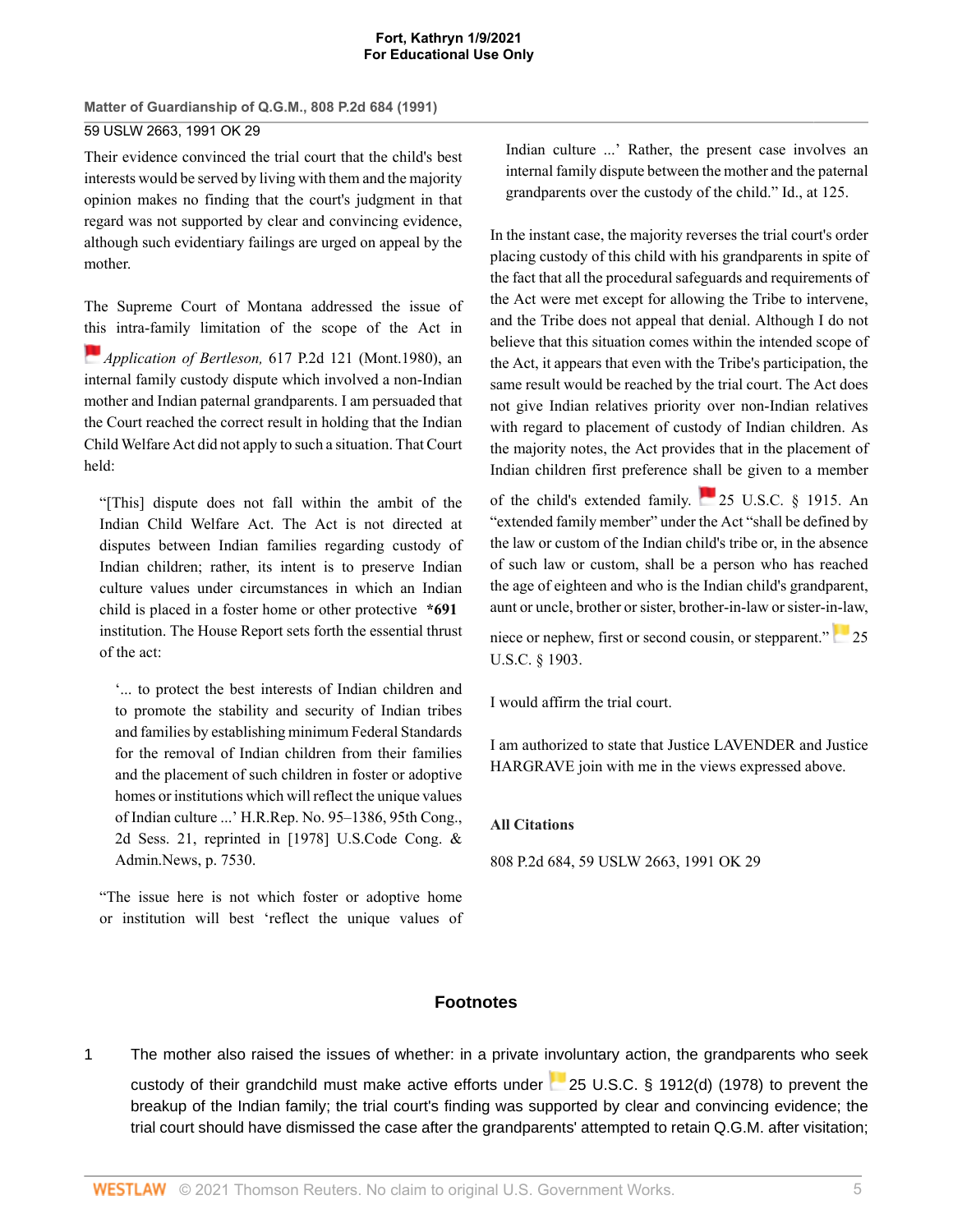**Matter of Guardianship of Q.G.M., 808 P.2d 684 (1991)**

59 USLW 2663, 1991 OK 29

<span id="page-5-0"></span>[2](#page-1-1)

the admission of hearsay evidence was prejudicial; the admission of the hypothetical question to the expert witness was error; and whether the trial court's refusal to allow counsel to be present during Q.G.M.'s testimony in the trial court's chambers was erroneous. Because the cause is remanded for failure to allow the tribe to intervene, we make no determination concerning these allegations.

It is in the Indian child's best interest that its relationship to its tribe be protected. In re [Appeal in Pima](http://www.westlaw.com/Link/Document/FullText?findType=Y&serNum=1981144965&pubNum=661&originatingDoc=I4fd57e5ef5a911d9b386b232635db992&refType=RP&fi=co_pp_sp_661_189&originationContext=document&vr=3.0&rs=cblt1.0&transitionType=DocumentItem&contextData=(sc.Search)#co_pp_sp_661_189)

County Juvenile Action No. S–903, [130 Ariz. 202, 635 P.2d 187, 189 \(App.1981\)](http://www.westlaw.com/Link/Document/FullText?findType=Y&serNum=1981144965&pubNum=661&originatingDoc=I4fd57e5ef5a911d9b386b232635db992&refType=RP&fi=co_pp_sp_661_189&originationContext=document&vr=3.0&rs=cblt1.0&transitionType=DocumentItem&contextData=(sc.Search)#co_pp_sp_661_189), cert. denied, [455 U.S.](http://www.westlaw.com/Link/Document/FullText?findType=Y&serNum=1982211004&pubNum=708&originatingDoc=I4fd57e5ef5a911d9b386b232635db992&refType=RP&originationContext=document&vr=3.0&rs=cblt1.0&transitionType=DocumentItem&contextData=(sc.Search))

[1007, 102 S.Ct. 1644, 71 L.Ed.2d 875 \(1982\)](http://www.westlaw.com/Link/Document/FullText?findType=Y&serNum=1982211004&pubNum=708&originatingDoc=I4fd57e5ef5a911d9b386b232635db992&refType=RP&originationContext=document&vr=3.0&rs=cblt1.0&transitionType=DocumentItem&contextData=(sc.Search)). The Indian Child Welfare Act, [25 U.S.C.1901\(3\) \(1978\)](http://www.westlaw.com/Link/Document/FullText?findType=L&pubNum=1000546&cite=25USCAS1901&originatingDoc=I4fd57e5ef5a911d9b386b232635db992&refType=LQ&originationContext=document&vr=3.0&rs=cblt1.0&transitionType=DocumentItem&contextData=(sc.Search)) provides that Indian tribes are to play a central role in custody proceedings involving Indian Children. If Indian tribes and nations are to protect the values Congress rec[ogn](https://1.next.westlaw.com/Link/RelatedInformation/Flag?documentGuid=I062b9742f46311d983e7e9deff98dc6f&transitionType=InlineKeyCiteFlags&originationContext=docHeaderFlag&Rank=0&contextData=(sc.Search) )ized, they must be allowed to participate in

hearings in which those values are significantly implicated. [Village of Chalkyitsik v. M.S.F. & J.J.G.,](http://www.westlaw.com/Link/Document/FullText?findType=Y&serNum=1984153131&pubNum=661&originatingDoc=I4fd57e5ef5a911d9b386b232635db992&refType=RP&fi=co_pp_sp_661_15&originationContext=document&vr=3.0&rs=cblt1.0&transitionType=DocumentItem&contextData=(sc.Search)#co_pp_sp_661_15) 690 [P.2d 10, 15 \(Alaska 1984\).](http://www.westlaw.com/Link/Document/FullText?findType=Y&serNum=1984153131&pubNum=661&originatingDoc=I4fd57e5ef5a911d9b386b232635db992&refType=RP&fi=co_pp_sp_661_15&originationContext=document&vr=3.0&rs=cblt1.0&transitionType=DocumentItem&contextData=(sc.Search)#co_pp_sp_661_15)

In his dissent, Justice Simms relies on **Application of Bertleson**, [189 Mont. 524, 617 P.2d 121, 125–26](http://www.westlaw.com/Link/Document/FullText?findType=Y&serNum=1980138499&pubNum=661&originatingDoc=I4fd57e5ef5a911d9b386b232635db992&refType=RP&fi=co_pp_sp_661_125&originationContext=document&vr=3.0&rs=cblt1.0&transitionType=DocumentItem&contextData=(sc.Search)#co_pp_sp_661_125) [\(1980\),](http://www.westlaw.com/Link/Document/FullText?findType=Y&serNum=1980138499&pubNum=661&originatingDoc=I4fd57e5ef5a911d9b386b232635db992&refType=RP&fi=co_pp_sp_661_125&originationContext=document&vr=3.0&rs=cblt1.0&transitionType=DocumentItem&contextData=(sc.Search)#co_pp_sp_661_125) for the proposition that the ICWA does not apply to intra-family custody disputes. The custody dispute in Bertleson arose between the non-Indian mother and the child's Indian grandparents. At the time the dispute arose, the child was living on the Chippewa Cree Reservation with the grandparents. The facts in Bertleson are not clear; however, it appears that the grandparents may not have spoken English. Although the Montana court did find in Bertleson that the dispute did not fall within the ambit of the ICWA, **it did not hold that the tribal court lacked jurisdiction to hear the child custody matter.** Instead, it remanded the cause for the trial court to determine whether it should assume jurisdiction. Factors to be considered in this determination included the contacts of the child; **the contacts of the parties to the state and to the tribe;** the best interest of the child; the physical presence of the child; the domicile and in personam jurisdiction over the parties; **the existence of tribal law or tribal customs relating to child care and custody; the nature of the child's relationship with her grandparents and with her mother; the child's assimilation into and adjustment to life in the tribe and on the reservation; the mother's ethnic and cultural background and membership in or ties to the Chippewa Cree Tribe; the length of the child's residence both on and off the reservation;** the domicile and residence of the child's father and the child's personal relationship with her father. While holding that the ICWA was not applicable, the Montana court remanded the cause for consideration of some of the same factors the ICWA was enacted to insure—that an Indian child not be [rem](https://1.next.westlaw.com/Link/RelatedInformation/Flag?documentGuid=I31940ed49c2511d9bdd1cfdd544ca3a4&transitionType=InlineKeyCiteFlags&originationContext=docHeaderFlag&Rank=0&contextData=(sc.Search) )oved from the Indian community and consequently lose touch with Indian traditions and heritage. See,

Mississippi Band v. Holyfield, [490 U.S. 30, 36, 109 S.Ct. 1597, 1602, 104 L.Ed.2d 29, 39 \(1989\).](http://www.westlaw.com/Link/Document/FullText?findType=Y&serNum=1989048372&pubNum=708&originatingDoc=I4fd57e5ef5a911d9b386b232635db992&refType=RP&fi=co_pp_sp_708_1602&originationContext=document&vr=3.0&rs=cblt1.0&transitionType=DocumentItem&contextData=(sc.Search)#co_pp_sp_708_1602)

The Bertleson decision has be[en s](https://1.next.westlaw.com/Link/RelatedInformation/Flag?documentGuid=Iaa3a68eaf46111d98ac8f235252e36df&transitionType=InlineKeyCiteFlags&originationContext=docHeaderFlag&Rank=0&contextData=(sc.Search) )harply criticized on the ground that its interpretation is contrary to the

express provisions of the ICWA.  $A.B.M. v. M.H. & A.H., 651 P.2d 1170, 1173 (Alaska 1982), cert. denied,$  $A.B.M. v. M.H. & A.H., 651 P.2d 1170, 1173 (Alaska 1982), cert. denied,$  $A.B.M. v. M.H. & A.H., 651 P.2d 1170, 1173 (Alaska 1982), cert. denied,$  $A.B.M. v. M.H. & A.H., 651 P.2d 1170, 1173 (Alaska 1982), cert. denied,$ 

[461 U.S. 914, 103 S.Ct. 1893, 77 L.Ed.2d 283 \(1983\);](http://www.westlaw.com/Link/Document/FullText?findType=Y&serNum=1983217319&pubNum=708&originatingDoc=I4fd57e5ef5a911d9b386b232635db992&refType=RP&originationContext=document&vr=3.0&rs=cblt1.0&transitionType=DocumentItem&contextData=(sc.Search)) In re Custody of S.B.R., [43 Wash.App. 622, 719](http://www.westlaw.com/Link/Document/FullText?findType=Y&serNum=1986124720&pubNum=661&originatingDoc=I4fd57e5ef5a911d9b386b232635db992&refType=RP&fi=co_pp_sp_661_156&originationContext=document&vr=3.0&rs=cblt1.0&transitionType=DocumentItem&contextData=(sc.Search)#co_pp_sp_661_156) [P.2d 154, 156 \(1986\).](http://www.westlaw.com/Link/Document/FullText?findType=Y&serNum=1986124720&pubNum=661&originatingDoc=I4fd57e5ef5a911d9b386b232635db992&refType=RP&fi=co_pp_sp_661_156&originationContext=document&vr=3.0&rs=cblt1.0&transitionType=DocumentItem&contextData=(sc.Search)#co_pp_sp_661_156)

For other cases in which Bertleson has met with opposition, see [In re Adoption of T.N.F.,](http://www.westlaw.com/Link/Document/FullText?findType=Y&serNum=1989155252&pubNum=661&originatingDoc=I4fd57e5ef5a911d9b386b232635db992&refType=RP&fi=co_pp_sp_661_977&originationContext=document&vr=3.0&rs=cblt1.0&transitionType=DocumentItem&contextData=(sc.Search)#co_pp_sp_661_977) [78](https://1.next.westlaw.com/Link/RelatedInformation/Flag?documentGuid=I515552a8faae11d99439b076ef9ec4de&transitionType=InlineKeyCiteFlags&originationContext=docHeaderFlag&Rank=0&contextData=(sc.Search) )1 P.2d 973, [977 \(Alaska 1989\)](http://www.westlaw.com/Link/Document/FullText?findType=Y&serNum=1989155252&pubNum=661&originatingDoc=I4fd57e5ef5a911d9b386b232635db992&refType=RP&fi=co_pp_sp_661_977&originationContext=document&vr=3.0&rs=cblt1.0&transitionType=DocumentItem&contextData=(sc.Search)#co_pp_sp_661_977), cert. denied, [494 U.S. 1030, 110 S.Ct. 1480, 108 L.Ed.2d 616 \(1990\)](http://www.westlaw.com/Link/Document/FullText?findType=Y&serNum=1990039730&pubNum=708&originatingDoc=I4fd57e5ef5a911d9b386b232635db992&refType=RP&originationContext=document&vr=3.0&rs=cblt1.0&transitionType=DocumentItem&contextData=(sc.Search)) and *[In re Junious](http://www.westlaw.com/Link/Document/FullText?findType=Y&serNum=1983132877&pubNum=227&originatingDoc=I4fd57e5ef5a911d9b386b232635db992&refType=RP&fi=co_pp_sp_227_46&originationContext=document&vr=3.0&rs=cblt1.0&transitionType=DocumentItem&contextData=(sc.Search)#co_pp_sp_227_46)* 

M., [144 Cal.App.3d 786, 193 Cal.Rptr. 40, 46 \(1983\).](http://www.westlaw.com/Link/Document/FullText?findType=Y&serNum=1983132877&pubNum=227&originatingDoc=I4fd57e5ef5a911d9b386b232635db992&refType=RP&fi=co_pp_sp_227_46&originationContext=document&vr=3.0&rs=cblt1.0&transitionType=DocumentItem&contextData=(sc.Search)#co_pp_sp_227_46)

<span id="page-5-1"></span>[3](#page-1-2) The "Indian grandmother" is the child's great-aunt. The word orphan, illegitimate, and adoption do not exist naturally in any Native American language, most likely because of the predominant cultural pattern of the extended family found among North American Indians. Report on Bottle Hollow, Utah Conference on Supportive Care, Custody, Placement and Adoption of American Indian Children, American Academy of Child Psychiatry, p. 19 (1977). The phenomenon of the corporate tribal embrace was first described by the American anthropologist, Lewis Morgan, in 1871. He noted that within the tribes all members of the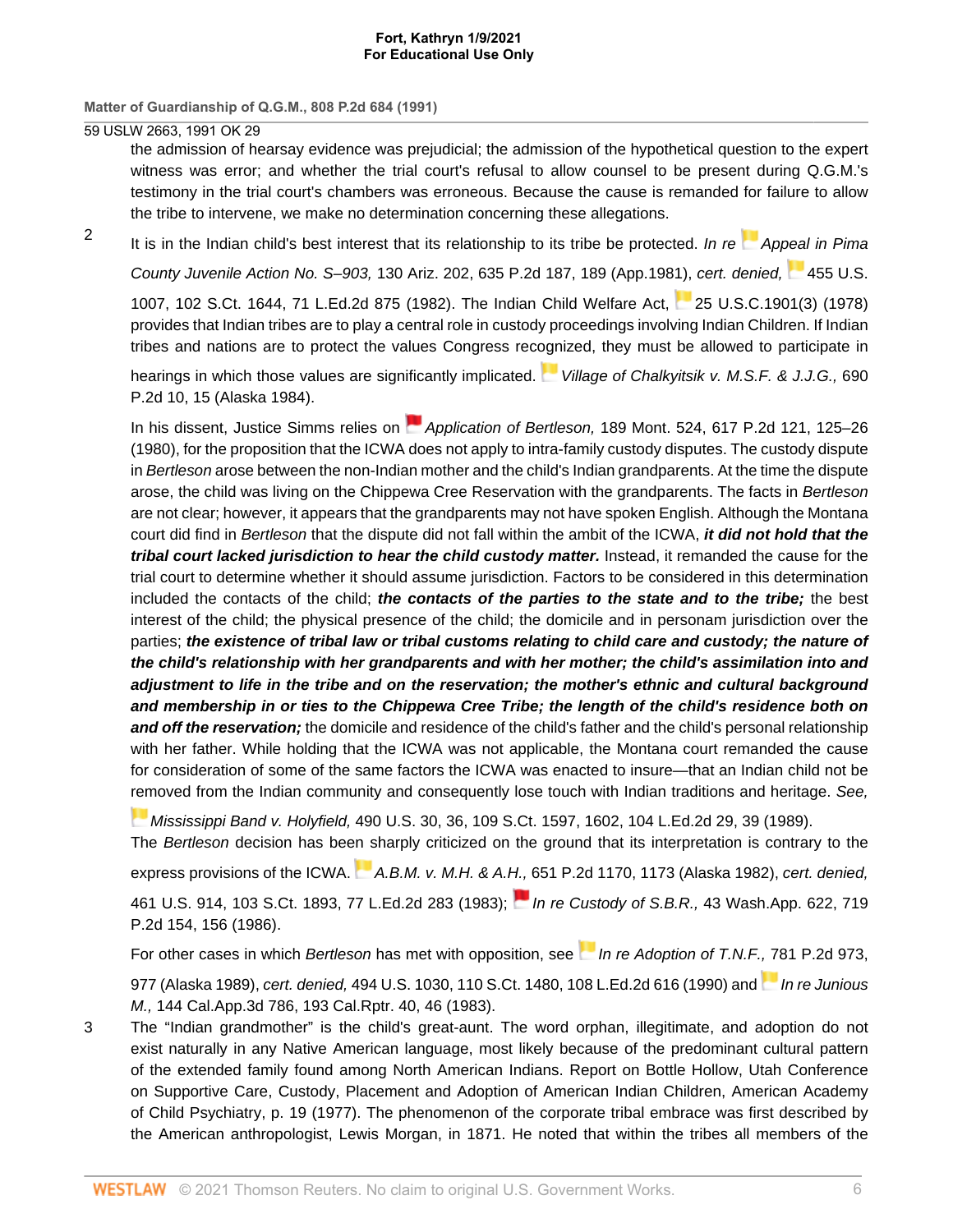**Matter of Guardianship of Q.G.M., 808 P.2d 684 (1991)**

59 USLW 2663, 1991 OK 29

same generation knew one another as brothers and sisters, while the parental generation were recognized as mothers and fathers, and the grandparental generation as grandmothers and grandfathers. This kind of classification system reflects a feeling of unity within lineages. Morgan found that the care of children was a joint, rather than an individual responsibility. Morgan's research also discovered that these people had a keen interest in their genetic relationship, and an obession with tribal kinship. C. Darlington, The Evolution [of M](https://1.next.westlaw.com/Link/RelatedInformation/Flag?documentGuid=NAF797080A53911D88BD68431AAB79FF6&transitionType=InlineKeyCiteFlags&originationContext=docHeaderFlag&Rank=0&contextData=(sc.Search) )an and Society, Ch. 3, p. 50–1 (Simon and Schuster 1975).

<span id="page-6-0"></span>[4](#page-2-4) [Title 25 U.S.C. § 1902 \(1978\)](http://www.westlaw.com/Link/Document/FullText?findType=L&pubNum=1000546&cite=25USCAS1902&originatingDoc=I4fd57e5ef5a911d9b386b232635db992&refType=LQ&originationContext=document&vr=3.0&rs=cblt1.0&transitionType=DocumentItem&contextData=(sc.Search)) provides:

> "The Congress hereby declares that it is the policy of this Nation to protect the best interests of Indian children and to promote the stability and security of Indian tribes and families by the establishment of minimum Federal standards for the removal of Indian children from their families and the placement of such children in foster or adoptive homes which will reflect the unique values of Indian culture, and by providing for assistance to Indian tribes in the operation of child and family service programs."

[Title 10 O.S.Supp.1982 § 40.1](http://www.westlaw.com/Link/Document/FullText?findType=L&pubNum=1000165&cite=OKSTT10S40.1&originatingDoc=I4fd57e5ef5a911d9b386b232635db992&refType=LQ&originationContext=document&vr=3.0&rs=cblt1.0&transitionType=DocumentItem&contextData=(sc.Search)) provides:

"The purpose of the Oklahoma Indian Child Welfare Act is the clarification of state policies and procedures regarding the implementation by the State of Oklahoma of the Federal Indian Child Welfare Act, [P.L. 95–608.](http://www.westlaw.com/Link/Document/FullText?findType=l&pubNum=1077005&cite=UUID(I9819B45CC5-864920B0079-24EB3F5CDE9)&originatingDoc=I4fd57e5ef5a911d9b386b232635db992&refType=SL&originationContext=document&vr=3.0&rs=cblt1.0&transitionType=DocumentItem&contextData=(sc.Search)) It shall be the policy of the state to cooperate fully with the Indian tribes in Oklahoma in order to ensure that the intent and provisions of the Federal Indian Child Welfare Act are enforced."

See also, Comment, "The Indian Child Welfare Act of 1978: Protecting Essential Tribal Interests," [60](http://www.westlaw.com/Link/Document/FullText?findType=Y&serNum=0102715209&pubNum=1260&originatingDoc=I4fd57e5ef5a911d9b386b232635db992&refType=LR&fi=co_pp_sp_1260_132&originationContext=document&vr=3.0&rs=cblt1.0&transitionType=DocumentItem&contextData=(sc.Search)#co_pp_sp_1260_132) [U.Colo.L.Rev. 131–32 \(1989\)](http://www.westlaw.com/Link/Document/FullText?findType=Y&serNum=0102715209&pubNum=1260&originatingDoc=I4fd57e5ef5a911d9b386b232635db992&refType=LR&fi=co_pp_sp_1260_132&originationContext=document&vr=3.0&rs=cblt1.0&transitionType=DocumentItem&contextData=(sc.Search)#co_pp_sp_1260_132).

[Title 25 U.S.C. § 1903\(1\) \(1978\)](http://www.westlaw.com/Link/Document/FullText?findType=L&pubNum=1000546&cite=25USCAS1903&originatingDoc=I4fd57e5ef5a911d9b386b232635db992&refType=LQ&originationContext=document&vr=3.0&rs=cblt1.0&transitionType=DocumentItem&contextData=(sc.Search)) provides:

<span id="page-6-1"></span>[5](#page-2-5)

"For the purposes of this chapter, except as may be specifically provided otherwise, the term—

(1) 'child custody proceeding' shall mean and include—

(i) 'foster care placement' which shall mean any action removing an Indian child from its parent or Indian custodian for temporary placement in a foster home or institution or the home of a guardian or conservator where the parent or Indian custodian cannot have the child returned upon demand, but where parental rights have not been terminated;

(ii) 'termination of parental rights' which shall mean any action resulting in the termination of the parentchild relationship;

(iii) 'preadoptive placement' which shall mean the temporary placement of the Indian child in a foster home or institution after the termination of parental rights, but prior to or in lieu of adoptive placement; and

(iv) 'adoptive placement' which shall mean the permanent placement of an Indian child for adoption, including any action resulting in a final decree of adoption.

Such term or terms shall not include a placement based upon an act which, if committed by an adult, would be deemed a crime or upon an award, in a divorce proceeding, of custody to one of the parents."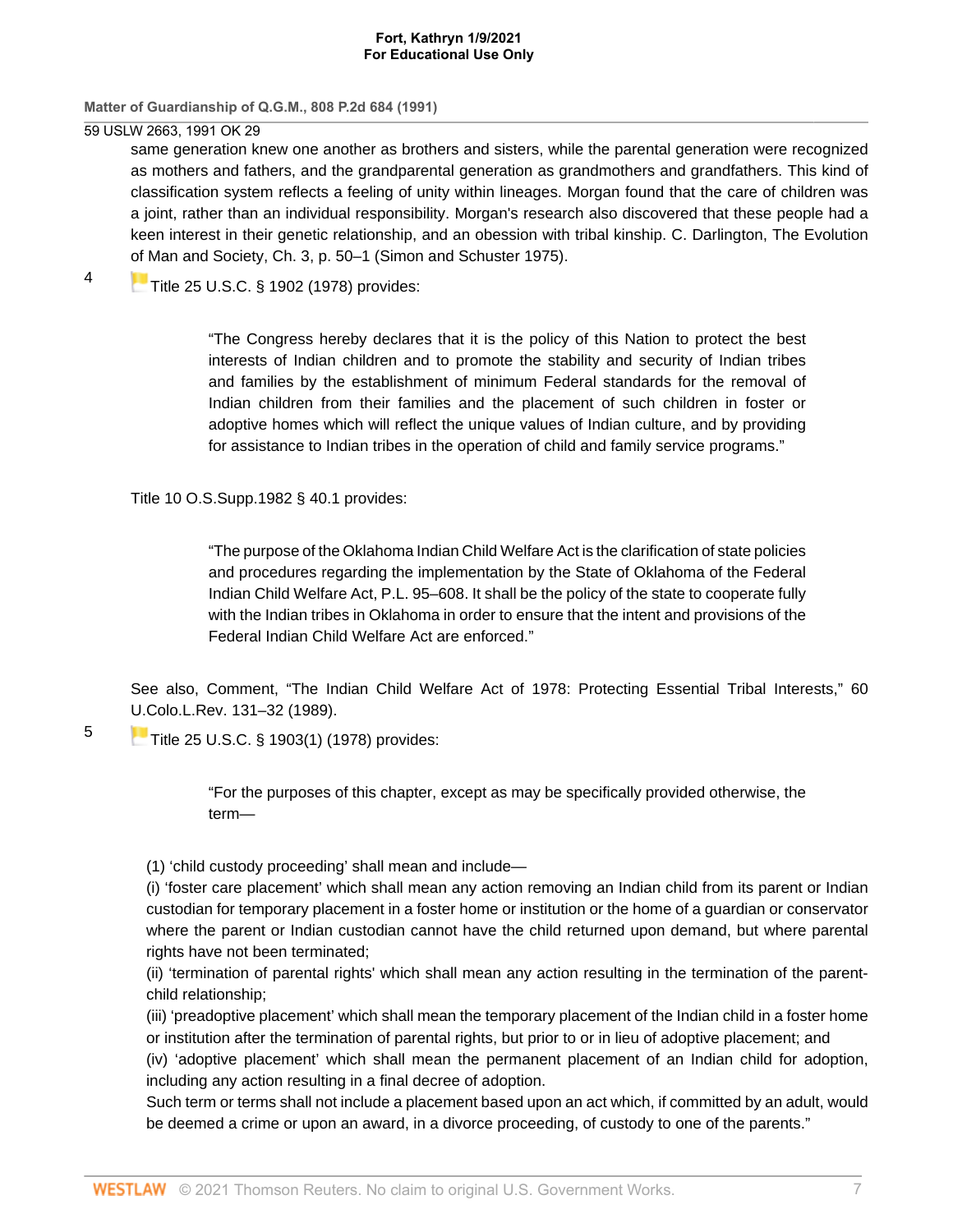**Matter of Guardianship of Q.G.M., 808 P.2d 684 (1991)**

59 USLW 2663, 1991 OK 29

- <span id="page-7-0"></span>[6](#page-2-6) In re Custody of S.B.R., see note 2, supra.
- <span id="page-7-1"></span>[7](#page-2-7) [See](https://1.next.westlaw.com/Link/RelatedInformation/Flag?documentGuid=NAF5594D0A53911D88BD68431AAB79FF6&transitionType=InlineKeyCiteFlags&originationContext=docHeaderFlag&Rank=0&contextData=(sc.Search) ), Mississippi Band v. Holyfield, see note 2, supra.
- <span id="page-7-2"></span>[8](#page-2-8)
- [Title 25 U.S.C. § 1915\(a\), \(b\), \(c\) \(1978\)](http://www.westlaw.com/Link/Document/FullText?findType=L&pubNum=1000546&cite=25USCAS1915&originatingDoc=I4fd57e5ef5a911d9b386b232635db992&refType=LQ&originationContext=document&vr=3.0&rs=cblt1.0&transitionType=DocumentItem&contextData=(sc.Search)) provides:

"(a) In any adoptive placement of an Indian child under State law, a preference shall be given, in the absence of good cause to the contrary, to a placement with (1) a member of the child's extended family; (2) other members of the Indian child's tribe; or (3) other Indian families.

(b) Any child accepted for foster care or preadoptive placement shall be placed in the least restrictive setting which most approximates a family and in which his special needs, if any, may be met. The child shall also be placed within reasonable proximity to his or her home, taking into account any special needs of the child. In any foster care or preadoptive placement, a preference shall be given, in the absence of good cause to the contrary, to a placement with—

(i) a member of the Indian child's extended family;

(ii) a foster home licensed, approved, or specified by the Indian child's tribe;

(iii) an Indian foster home licensed or approved by an authorized non-Indian licensing authority; or

(iv) an institution for children approved by an Indian tribe or operated by an Indian organization which has a program suitable to meet the Indian child's needs.

(c) In the case of a placement under subsection (a) or (b) of this section, if the Indian child's tribe shall establish a different order of preference by resolution, the agency or court effecting the placement shall follow such order so long as the placement is the least restrictive setting appropriate to the particular needs of the child, as provided in subsection (b) of this section. Where appropriate, the preference of the Indian child or parent shall be considered: Provided, That where a consenting parent evidences a desire for anonymity, the court or agency shall give weight to such desire in applying the preferences."

[Title 10 O.S.Supp.1982 § 40.6](http://www.westlaw.com/Link/Document/FullText?findType=L&pubNum=1000165&cite=OKSTT10S40.6&originatingDoc=I4fd57e5ef5a911d9b386b232635db992&refType=LQ&originationContext=document&vr=3.0&rs=cblt1.0&transitionType=DocumentItem&contextData=(sc.Search)) provides:

"Theplacement preferences specified in  $\sim$  [25 U.S.C. Section 1915](http://www.westlaw.com/Link/Document/FullText?findType=L&pubNum=1000546&cite=25USCAS1915&originatingDoc=I4fd57e5ef5a911d9b386b232635db992&refType=LQ&originationContext=document&vr=3.0&rs=cblt1.0&transitionType=DocumentItem&contextData=(sc.Search)), shall apply to all preadjudicatory placements, as well as pre-adoptive, adoptive and foster care placements."

<span id="page-7-3"></span>[9](#page-2-9) Various other provisions of the ICWA set procedural and substantive standards for those child custody proceedings that do take place in state court. The procedural safeguards include requirements concerning notice and appointment of counsel; parental and tribal rights of intervention and petition for invalidation of illegal proceedings; procedures governing voluntary consent to termination of pare[ntal](https://1.next.westlaw.com/Link/RelatedInformation/Flag?documentGuid=NADF8EB00A53911D88BD68431AAB79FF6&transitionType=InlineKeyCiteFlags&originationContext=docHeaderFlag&Rank=0&contextData=(sc.Search) ) rights; and a full faith

[and](https://1.next.westlaw.com/Link/RelatedInformation/Flag?documentGuid=NB0E5AAB0A53911D88BD68431AAB79FF6&transitionType=InlineKeyCiteFlags&originationContext=docHeaderFlag&Rank=0&contextData=(sc.Search) ) credit obligation in respect to tribal court decisions. See [25 U.S.C. §§ 1901–](http://www.westlaw.com/Link/Document/FullText?findType=L&pubNum=1000546&cite=25USCAS1901&originatingDoc=I4fd57e5ef5a911d9b386b232635db992&refType=LQ&originationContext=document&vr=3.0&rs=cblt1.0&transitionType=DocumentItem&contextData=(sc.Search)) [1914 \(1978\)](http://www.westlaw.com/Link/Document/FullText?findType=L&pubNum=1000546&cite=25USCAS1914&originatingDoc=I4fd57e5ef5a911d9b386b232635db992&refType=LQ&originationContext=document&vr=3.0&rs=cblt1.0&transitionType=DocumentItem&contextData=(sc.Search)).

<span id="page-7-4"></span>[10](#page-2-10) [Title 25 U.S.C. § 1912\(a\) \(1978\)](http://www.westlaw.com/Link/Document/FullText?findType=L&pubNum=1000546&cite=25USCAS1912&originatingDoc=I4fd57e5ef5a911d9b386b232635db992&refType=LQ&originationContext=document&vr=3.0&rs=cblt1.0&transitionType=DocumentItem&contextData=(sc.Search)) provides in pertinent part:

"In any involuntary proceeding in a State court ... No foster care placement ... proceeding shall be held until at least ten days after receipt of notice by the parent or Indian custodian and the tribe or the Secretary: Provided, That the parent or Indian custodian or the tribe shall, upon request, be granted up to twenty additional days to prepare for such proceeding."

[Title 10 O.S.Supp.1982 § 40.4](http://www.westlaw.com/Link/Document/FullText?findType=L&pubNum=1000165&cite=OKSTT10S40.4&originatingDoc=I4fd57e5ef5a911d9b386b232635db992&refType=LQ&originationContext=document&vr=3.0&rs=cblt1.0&transitionType=DocumentItem&contextData=(sc.Search)) provides in pertinent part:

"In any involuntary Indian child custody proceeding ... The notice shall be written in clear and understandable language and include the following information: ...